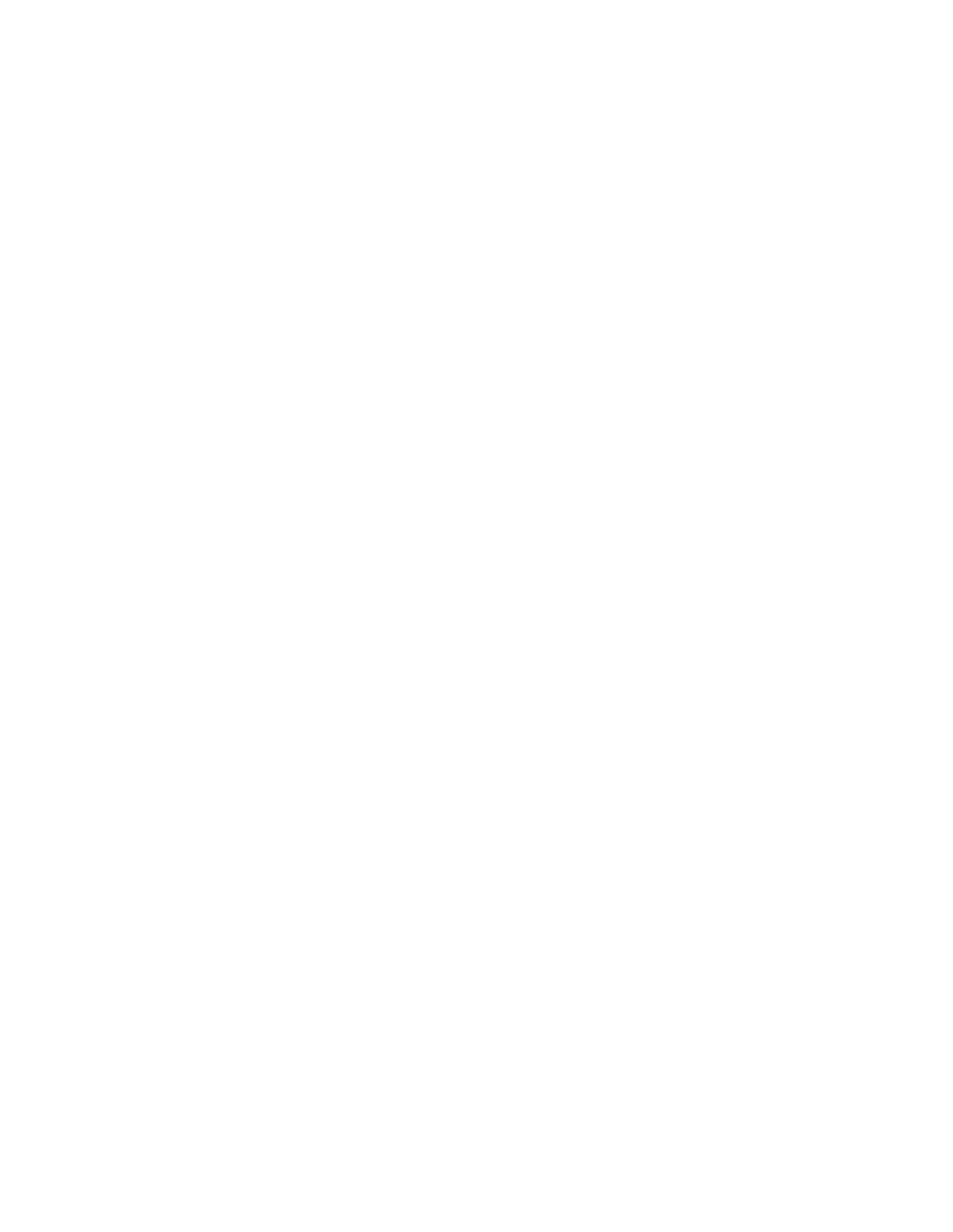

Tuesday, September 18, 2018 – 11:00 am

#### **ORDER OF BUSINESS**

#### I. Call to Order

#### II. Roll Call

- III. Remarks by Committee Chairperson / President
- IV. Approval of the Minutes (Action) .................................................................... Tab 1
	- May 30, 2018 Meeting
	- August 28, 2018 Meeting

#### V. Approval of 2019 Annual Audit Plan (Action) .................................................. Tab 2

- VI. Non-Public Executive Session Discussion of Risk Assessments (Confidential Materials); and, Audits/Investigations (Information)
- VII. Adjourn Non-Public Executive Session
- VIII. Public Session Risk Assessment Reporting (Action) ................................... Tab 3
- IX. Other Business
- X. Adjourn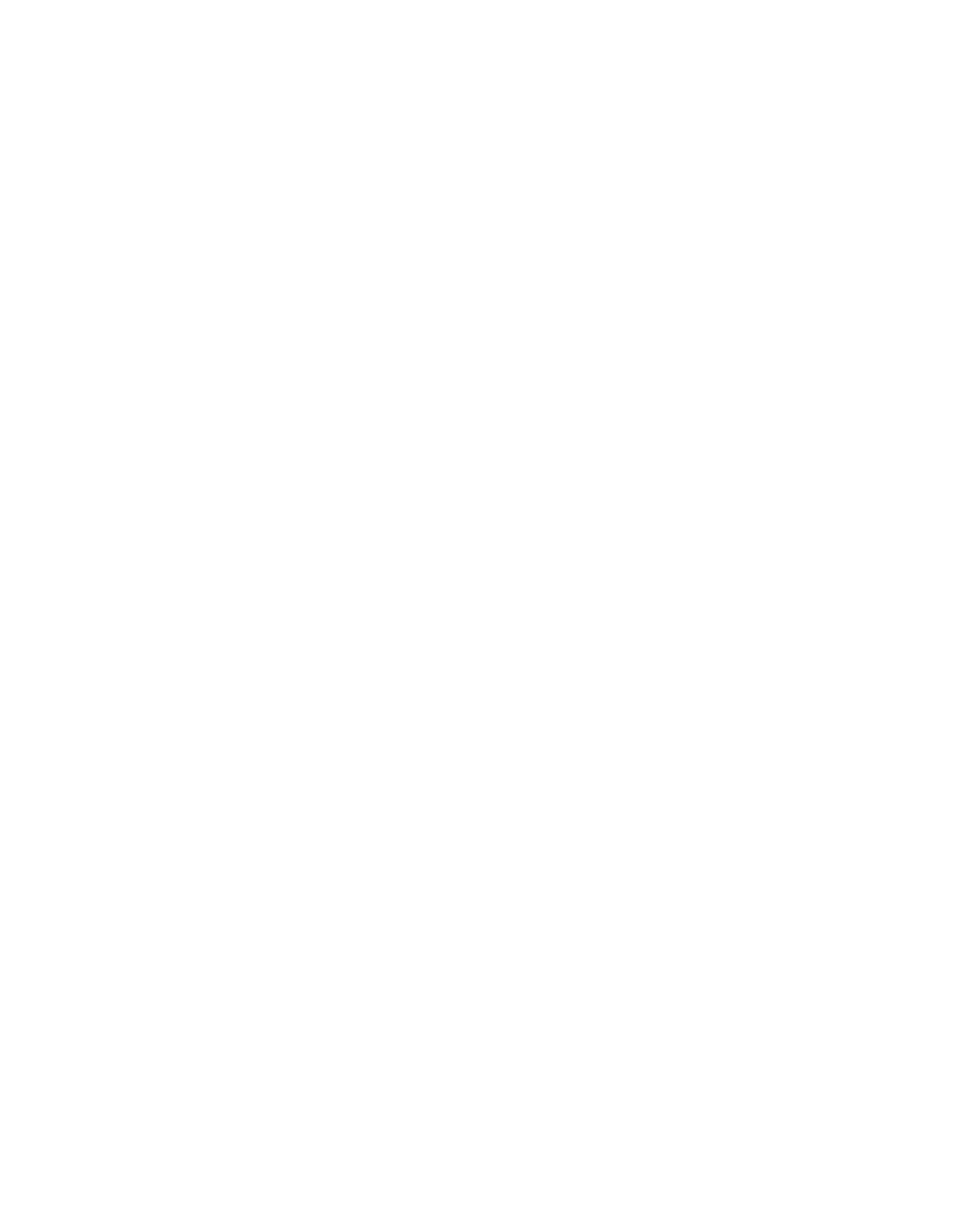

Tuesday, September 18, 2018

## Tab 1

## Approval of Minutes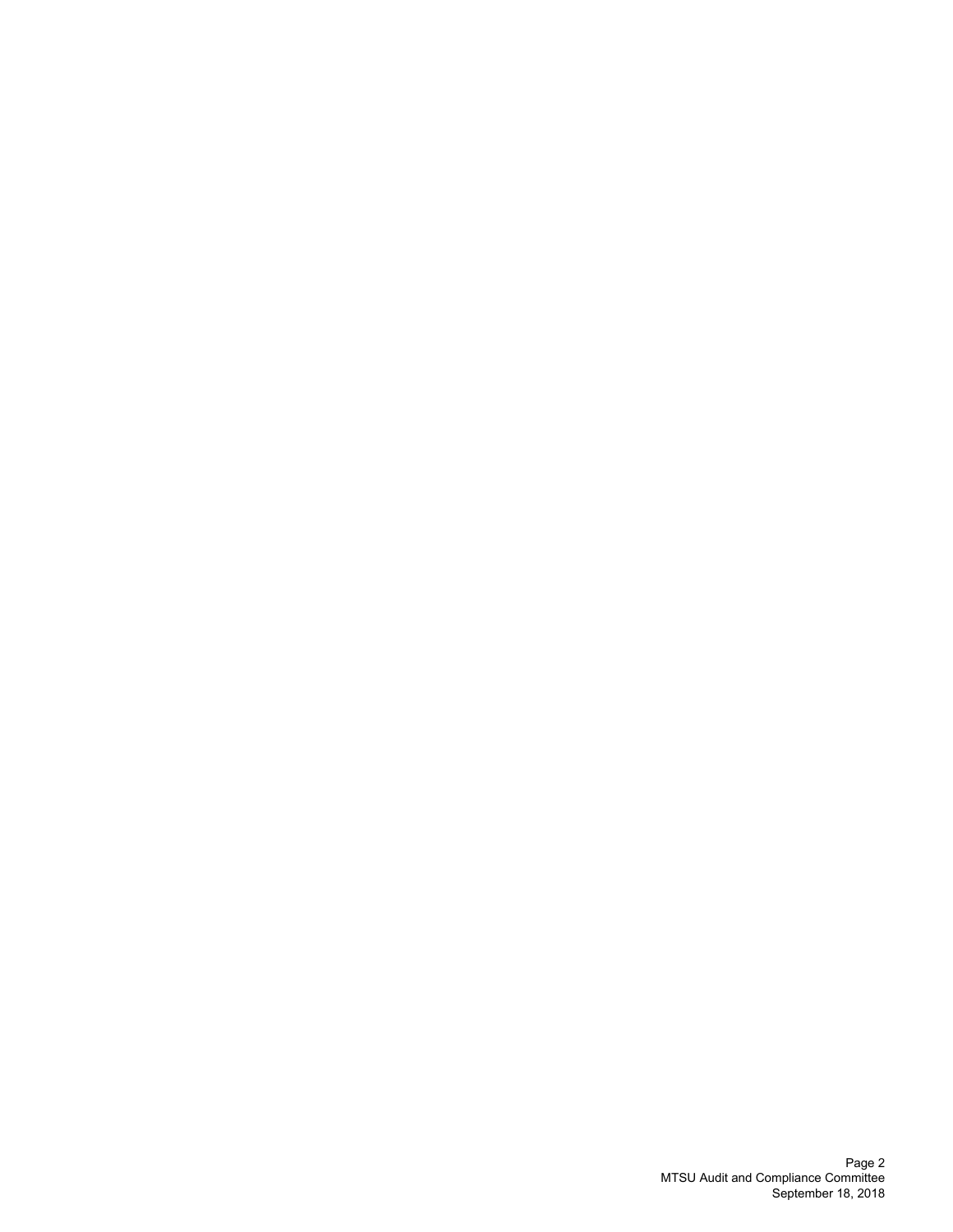

### **Middle Tennessee State University Board of Trustees**

| <b>MEETING:</b>              | <b>Audit and Compliance Committee</b>                                                            |  |
|------------------------------|--------------------------------------------------------------------------------------------------|--|
| SUBJECT:                     | Minutes of May 30, 2018 and August<br>28, 2018 Audit and Compliance<br><b>Committee Meetings</b> |  |
| DATE:                        | September 18, 2018                                                                               |  |
| <b>PRESENTER:</b>            | Andy Adams                                                                                       |  |
| <b>ACTION REQUIRED:</b>      | Voice Vote                                                                                       |  |
| <b>STAFF RECOMMENDATION:</b> | Approval                                                                                         |  |

#### **BACKGROUND INFORMATION:**

The Audit and Compliance Committee last met on August 28, 2018. A quorum was not present so the minutes from the May 30, 2018 meeting were not approved but deferred to this meeting for approval. The information items on the August 28, 2018 agenda were presented.

Minutes from the May 30, 2018 and August 28, 2018 meetings are provided for review and approval.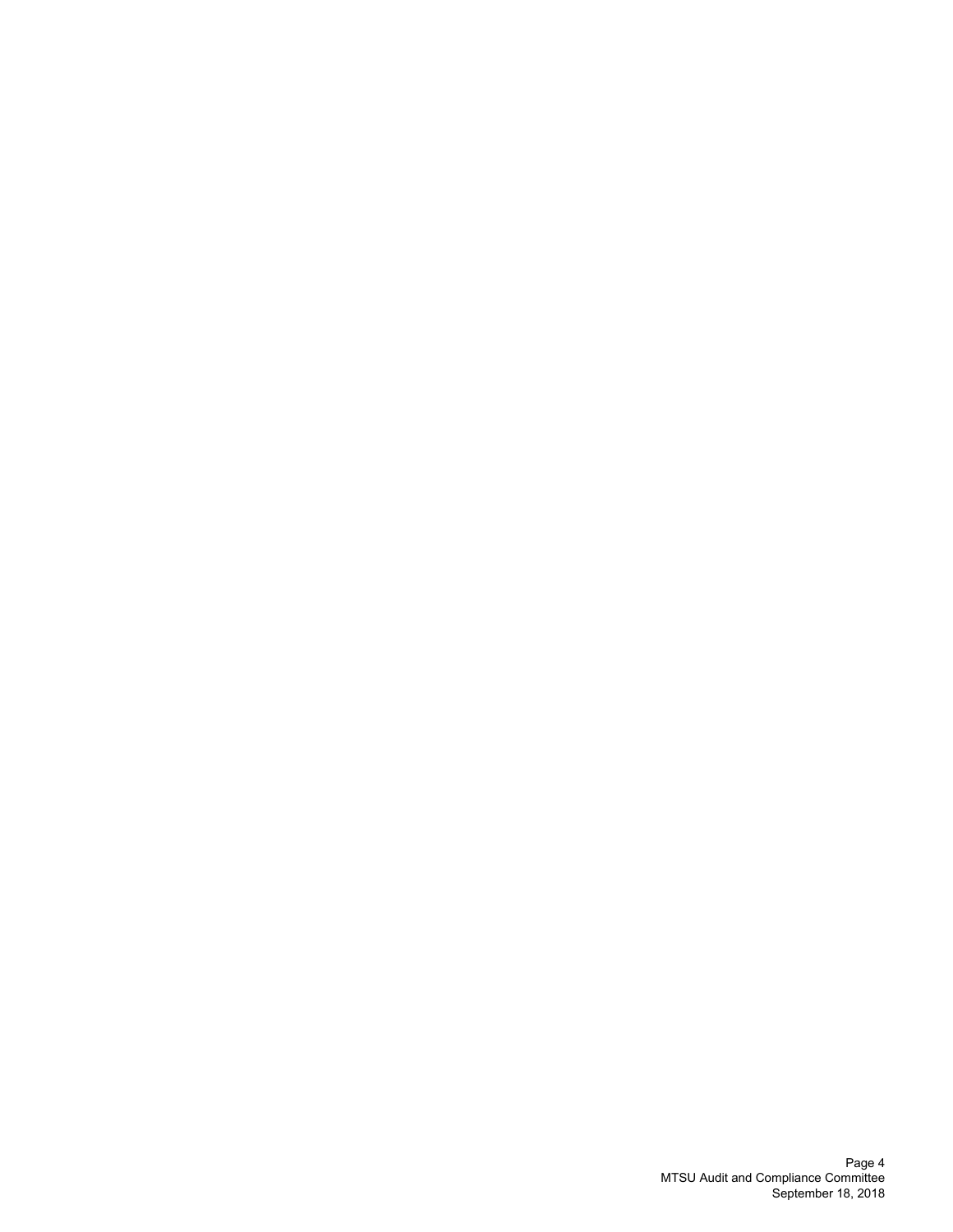## **Minutes of the Audit and Compliance Committee**

The Audit and Compliance Committee met on Wednesday, May 30, 2018 in the MEC Training Room in the MTSU Miller Education Center located at 503 East Bell Street. Trustee Christine Karbowiak, Audit and Compliance Committee Chair, called the meeting to order at 12:30 p.m. A quorum was present with the following Committee members in attendance: Chairwoman Christine Karbowiak, Board Chairman Steve Smith, Trustee Andy Adams and Trustee Tony Johnston. Trustees J.B. Baker, Joey Jacobs, Lindsay Weaver and Pam Wright were also present. Also present were President Sidney A. McPhee; Brenda Burkhart, Chief Audit Executive; Alan Thomas, Vice President for Business and Finance; Mark Byrnes, University Provost; Joe Bales, Vice President for University Advancement; Andrew Oppmann, Vice President for Marketing and Communications; Bruce Petryshak, Vice President for Information Technology and Chief Information Officer; Deb Sells, Vice President for Student Affairs and Vice Provost for Enrollment and Academic Services; Heidi Zimmerman, University Counsel and Board Secretary; and Kim Edgar, Assistant to the President and Chief of Staff.

The first item on the agenda for action was the approval of the minutes from the November 29, 2017 and the March 13, 2018 Audit and Compliance Committee meetings. Trustee Smith made the motion to approve the minutes. The Motion was seconded by Trustee Adams. A voice vote was taken and the Motion to approve the minutes of the November 29, 2017 and the March 13, 2018 Audit and Compliance Committee meetings carried.

The next item on the agenda included informational items requested at the prior committee meeting regarding conflict of interest. Ms. Burkhart presented a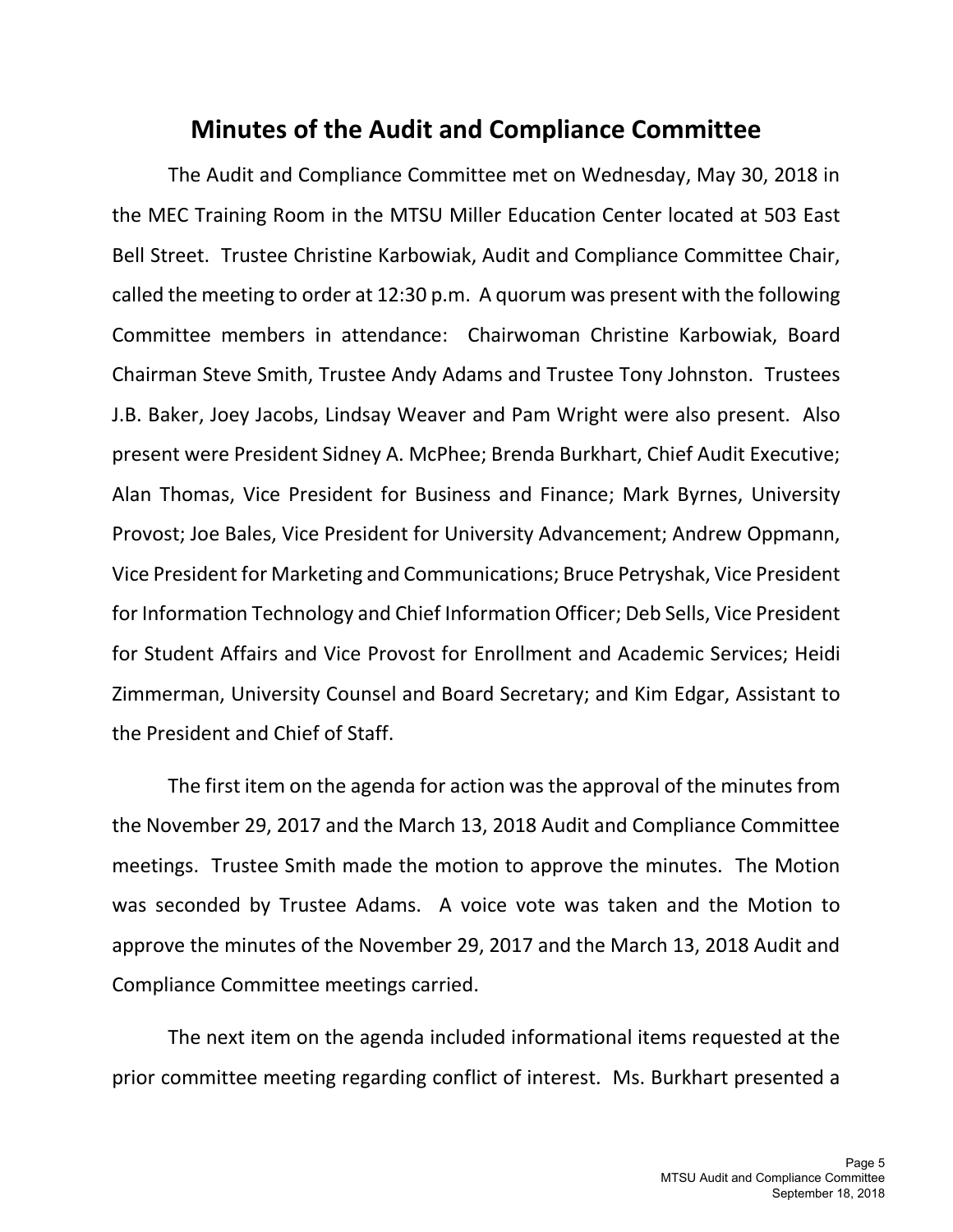signed report summarizing the conflict of interest disclosures reviewed by the Conflict of Interest Committee for calendar year 2017. Ms. Burkhart also reported the Audit and Consulting Services webpage and the Fraud, Waste and Abuse brochure both address reporting of potential conflicts of interest.

The next item on the agenda for action was the approval of revisions to Policy 100 Use of Campus Property and Facilities Scheduling. Ms. Zimmerman presented this policy which included revisions for clarification, references to other policies, the Campus Free Speech Protection Act, the reservation procedure, and items prohibited on campus. Trustee Johnston made the motion to approve the policy. The Motion was seconded by Trustee Smith. A voice vote was taken and the Motion to approve the revisions to Policy 100 Use of Campus Property and Facilities Scheduling carried.

The next item on the agenda as an informational item was the Status of the Internal Audit Plan Quarterly Report presented by Ms. Burkhart.

The Committee adjourned its public session at 12:41 p.m. and entered nonpublic executive session at 12:43 p.m. to discuss audits and investigations. The non-public session adjourned at 1:07 p.m.

Respectfully submitted,

Audit and Compliance Committee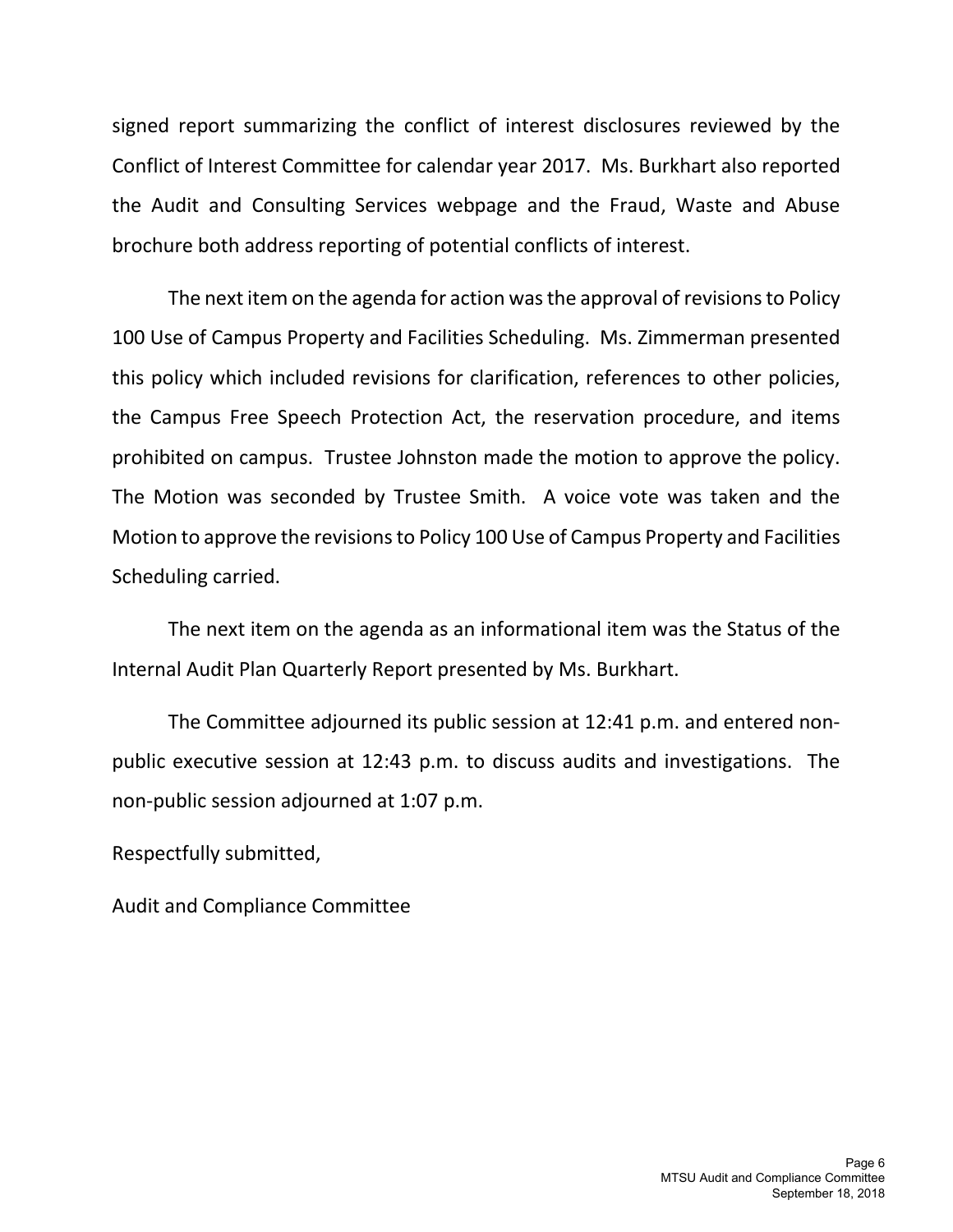## **Minutes of the Audit and Compliance Committee**

The Audit and Compliance Committee met on Tuesday, August 28, 2018 in the MEC Training Room in the MTSU Miller Education Center located at 503 East Bell Street. Trustee Andy Adams called the meeting to order at 1:30 p.m. A quorum was not present with the following Committee members in attendance: Trustee Andy Adams and Trustee Tony Johnston. Trustees J.B. Baker, Pete Delay, Darrell Freeman Sr., Peyton Tracy, and Pam Wright were also present. Also present were President Sidney A. McPhee; Brenda Burkhart, Chief Audit Executive; Gené Stephens, Assistant Vice President for Compliance and Enterprise Risk Management; Alan Thomas, Vice President for Business and Finance; Mark Byrnes, University Provost; Joe Bales, Vice President for University Advancement; Andrew Oppmann, Vice President for Marketing and Communications; Bruce Petryshak, Vice President for Information Technology and Chief Information Officer; Deb Sells, Vice President for Student Affairs and Vice Provost for Enrollment and Academic Services; Heidi Zimmerman, University Counsel and Board Secretary; and Kim Edgar, Assistant to the President and Chief of Staff.

The first item on the agenda for action was the approval of the minutes from the May 30, 2018 Audit and Compliance Committee meeting. Because a quorum was not present this item was deferred to the next Audit and Compliance Committee meeting.

The remaining items on the agenda were informational items presented by Ms. Brenda Burkhart and Ms. Gené Stephens. Ms. Burkhart presented the 2018 Annual Report for Audit and Consulting Services and the quarterly report of the results of internal audit reports. The top trends and emerging issues in 2017 based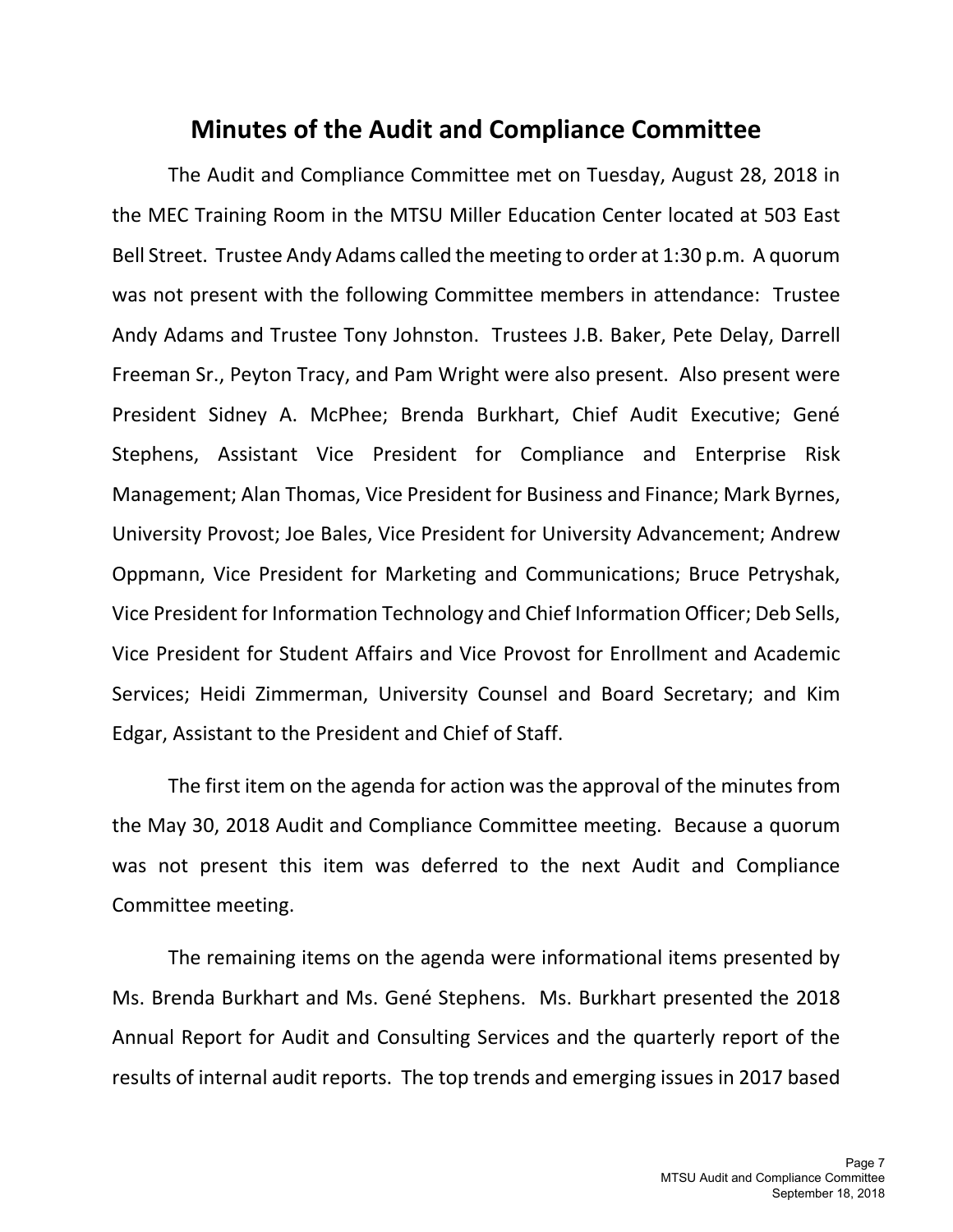on The Auburn University Office of Audit, Compliance & Privacy monthly newsletter "Case in Point: Lessons for the proactive manager" were also presented by Ms. Burkhart.

Ms. Stephens presented updates on the following areas: MTSU's compliance with the European Union's General Data Protection Regulation; Records Management Reporting to the State of Tennessee; the Unmanned Aircraft Systems/Drones policy and process; Ethics Compliance; the Institutional Compliance Calendar which is an additional compliance program tool for institutional compliance and risk management; and processes used by MTSU to address the Department of Justice's Filip Factors. Trustee Freeman requested the time frame for the submission of the unmanned aircraft systems use application be reviewed for possible reduction (currently fourteen calendar days prior to the proposed date of operation). Trustee Freemen also noted the policy should be reviewed to determine if it should be more restrictive.

The Committee adjourned its public session at 2:16 p.m. and entered nonpublic executive session at 2:18 p.m. to discuss audits and investigations. The nonpublic session adjourned at 2:23 p.m.

Respectfully submitted,

Audit and Compliance Committee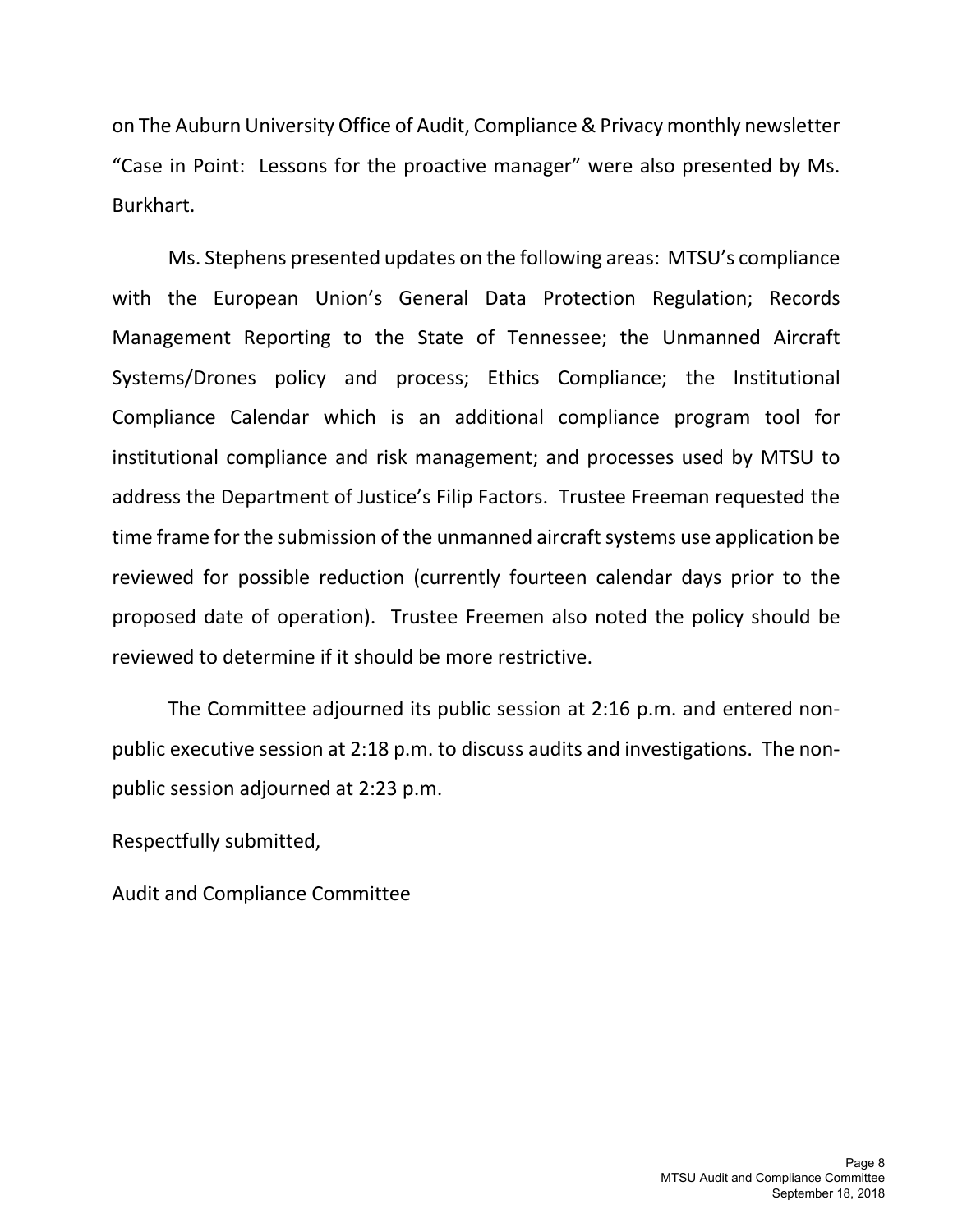

Tuesday, September 18, 2018

## Tab 2

## Approval of 2019 Annual Audit Plan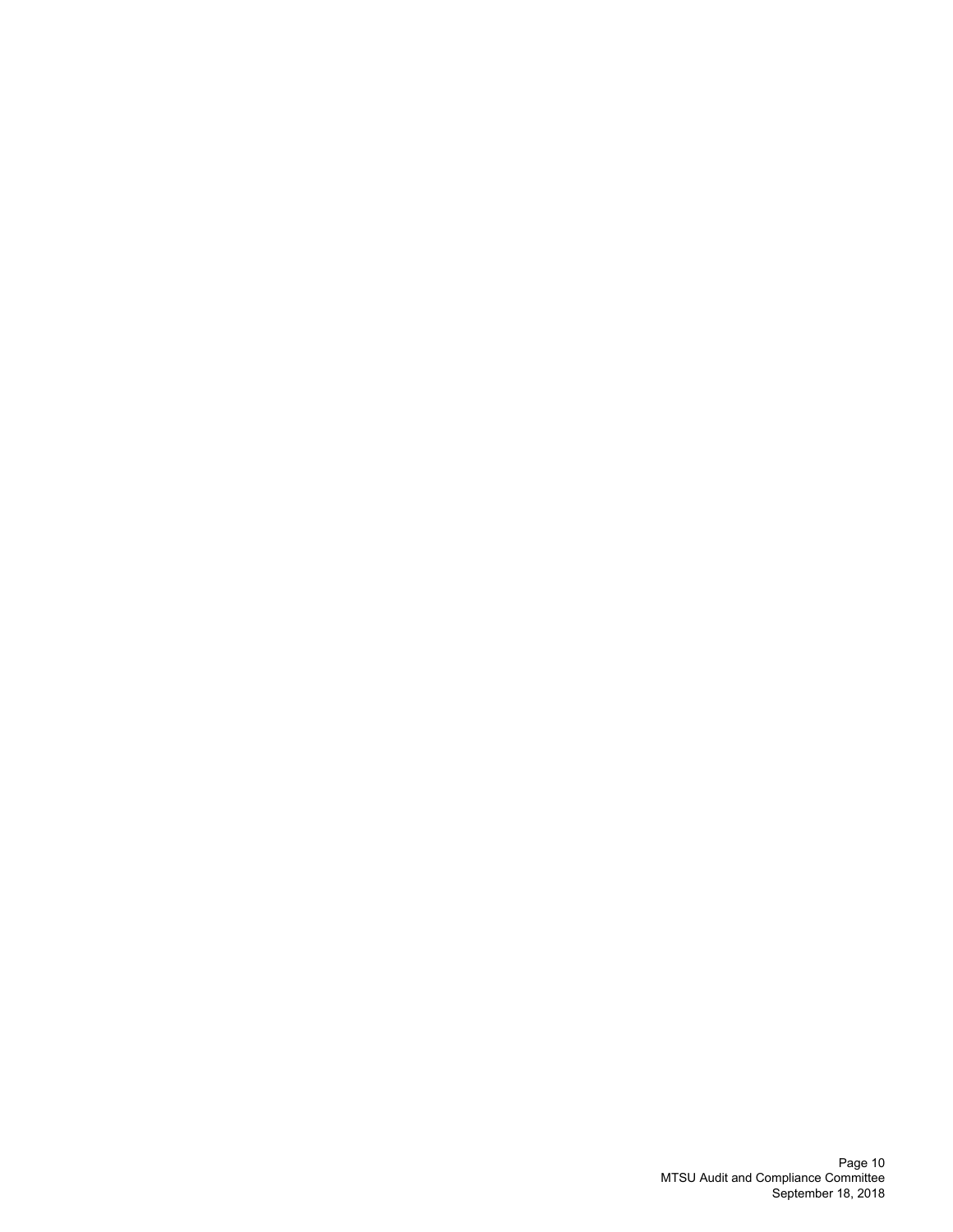

### **Middle Tennessee State University Board of Trustees**

| <b>MEETING:</b>              | <b>Audit and Compliance Committee</b> |  |
|------------------------------|---------------------------------------|--|
| <b>SUBJECT:</b>              | Approval of 2019 Annual Audit Plan    |  |
| DATE:                        | September 18, 2018                    |  |
| <b>PRESENTER:</b>            | <b>Brenda Burkhart</b>                |  |
| <b>ACTION REQUIRED:</b>      | Voice Vote                            |  |
| <b>STAFF RECOMMENDATION:</b> | Approval                              |  |

#### **BACKGROUND INFORMATION:**

The 2019 Annual Audit Plan was presented to the Committee at the August 28, 2018 meeting as part of the Audit and Consulting Services Annual Report.

MTSU Policy 70, Internal Audit, Section VII.C. requires approval of the audit plan by the Audit and Compliance Committee.

The Internal Audit Plan for Fiscal Year 2019 is presented to the Committee for approval.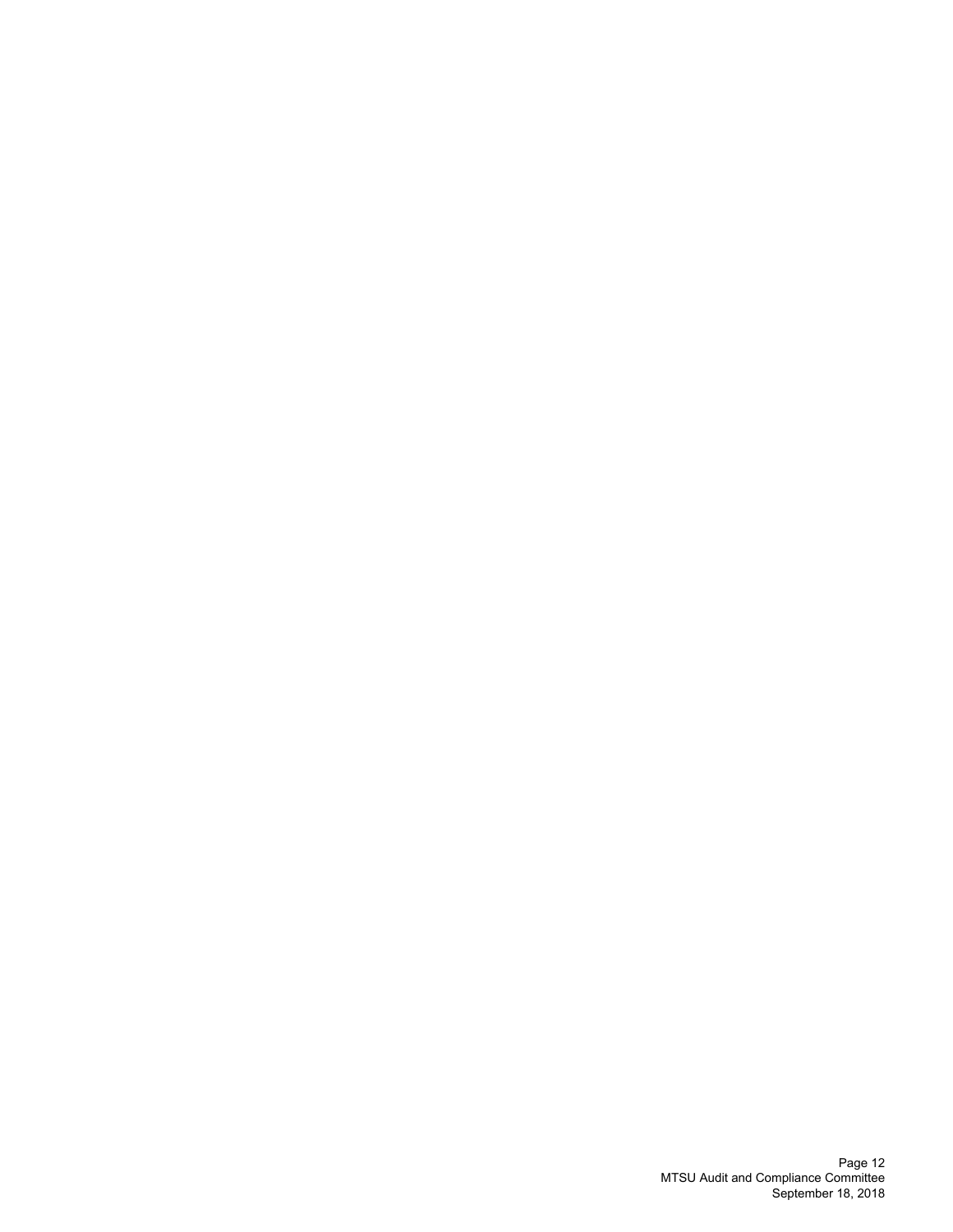| <b>Middle Tennessee State University</b><br><b>Internal Audit Plan</b><br><b>Fiscal Year Ended June 30, 2019</b> |                                     |                                                                                                     |                                                                                                                                                                                                                                                                                                                        |                      |  |
|------------------------------------------------------------------------------------------------------------------|-------------------------------------|-----------------------------------------------------------------------------------------------------|------------------------------------------------------------------------------------------------------------------------------------------------------------------------------------------------------------------------------------------------------------------------------------------------------------------------|----------------------|--|
| as of August 15, 2018                                                                                            |                                     |                                                                                                     |                                                                                                                                                                                                                                                                                                                        |                      |  |
|                                                                                                                  | Type Area                           | <b>Audit Project</b>                                                                                | <b>Current Status</b>                                                                                                                                                                                                                                                                                                  | <b>Audit Results</b> |  |
| R                                                                                                                | <b>FM</b>                           | Year-End Inventory FY2018                                                                           | In Progress                                                                                                                                                                                                                                                                                                            |                      |  |
| $\mathsf R$                                                                                                      | <b>FM</b>                           | Cash Counts FY2018                                                                                  | Memo to Management 8/8/18                                                                                                                                                                                                                                                                                              | No Reportable Issues |  |
| $\mathsf{R}$                                                                                                     | GV                                  | Audit of President's Office                                                                         | In Progress                                                                                                                                                                                                                                                                                                            |                      |  |
| T                                                                                                                | SS                                  | <b>INV1602</b>                                                                                      | Draft Report                                                                                                                                                                                                                                                                                                           |                      |  |
|                                                                                                                  | AA                                  | <b>INV1604</b>                                                                                      | In Progress                                                                                                                                                                                                                                                                                                            |                      |  |
| 1                                                                                                                | SS                                  | <b>INV1702</b>                                                                                      | In Progress                                                                                                                                                                                                                                                                                                            |                      |  |
| ı                                                                                                                | <b>MC</b>                           | <b>INV1704</b>                                                                                      | Draft Report                                                                                                                                                                                                                                                                                                           |                      |  |
| 1                                                                                                                | AA                                  | <b>INV1705</b>                                                                                      | In Progress                                                                                                                                                                                                                                                                                                            |                      |  |
| $\mathsf{l}$                                                                                                     | AA                                  | <b>INV1801</b>                                                                                      | Draft Report                                                                                                                                                                                                                                                                                                           |                      |  |
| 1                                                                                                                | AT                                  | <b>INV1802</b>                                                                                      | In Progress                                                                                                                                                                                                                                                                                                            |                      |  |
| $\mathsf{I}$                                                                                                     | T                                   | <b>INV1901</b>                                                                                      | In Progress                                                                                                                                                                                                                                                                                                            |                      |  |
|                                                                                                                  | <b>FM</b>                           | <b>INV1902</b>                                                                                      | Administratively Closed 8/7/18                                                                                                                                                                                                                                                                                         | No Reportable Issues |  |
| I                                                                                                                | T                                   | <b>INV1903</b>                                                                                      | In Progress                                                                                                                                                                                                                                                                                                            |                      |  |
| $\mathsf{R}$                                                                                                     | AT                                  | Football Attendance Fall 2018                                                                       | Scheduled                                                                                                                                                                                                                                                                                                              |                      |  |
| F                                                                                                                | GV                                  | State Audit Assistance/Follow-Up                                                                    | Project Throughout Year                                                                                                                                                                                                                                                                                                | n/a                  |  |
| C                                                                                                                | GV                                  | <b>General Consultation</b>                                                                         | Project Throughout Year                                                                                                                                                                                                                                                                                                | n/a                  |  |
| $\mathbf{I}$                                                                                                     | GV                                  | Unscheduled Investigations                                                                          | Project Throughout Year                                                                                                                                                                                                                                                                                                | n/a                  |  |
| $\mathsf R$                                                                                                      | <b>FM</b>                           | Cash Counts FY2019                                                                                  | Scheduled                                                                                                                                                                                                                                                                                                              |                      |  |
| ${\sf R}$                                                                                                        | <b>FM</b>                           | Year-End Inventory FY2019                                                                           | Scheduled                                                                                                                                                                                                                                                                                                              |                      |  |
| P                                                                                                                | GV                                  | IIA - Self Assessment & QAR                                                                         | Scheduled                                                                                                                                                                                                                                                                                                              |                      |  |
| S                                                                                                                | AA                                  | Use of Aircraft                                                                                     | Scheduled                                                                                                                                                                                                                                                                                                              |                      |  |
| A                                                                                                                | AA                                  | <b>Research Services Procedural Review</b>                                                          | Scheduled                                                                                                                                                                                                                                                                                                              |                      |  |
| A                                                                                                                | SS                                  | <b>Financial Aid Procedural Review</b>                                                              | Scheduled                                                                                                                                                                                                                                                                                                              |                      |  |
| A                                                                                                                | <b>FM</b>                           | Property Management Contract Review                                                                 | Scheduled                                                                                                                                                                                                                                                                                                              |                      |  |
| <b>Audit Types:</b><br>F - Follow-up Review<br>R - Required<br>S - Special Request                               | C - Consulting<br>I - Investigation | A - Risk-Based (Assessed)<br>M - Management's Risk Assessment<br>P - Project (Ongoing or Recurring) | <b>Area = University Division</b><br><b>AA - Academic Affairs</b><br><b>AD - Advancement</b><br><b>AT - Athletics</b><br><b>FM - Financial Management</b><br><b>GV - Governance/Executive Office</b><br><b>IT - Information Technology</b><br><b>MC - Marketing and Communications</b><br><b>SS - Student Services</b> |                      |  |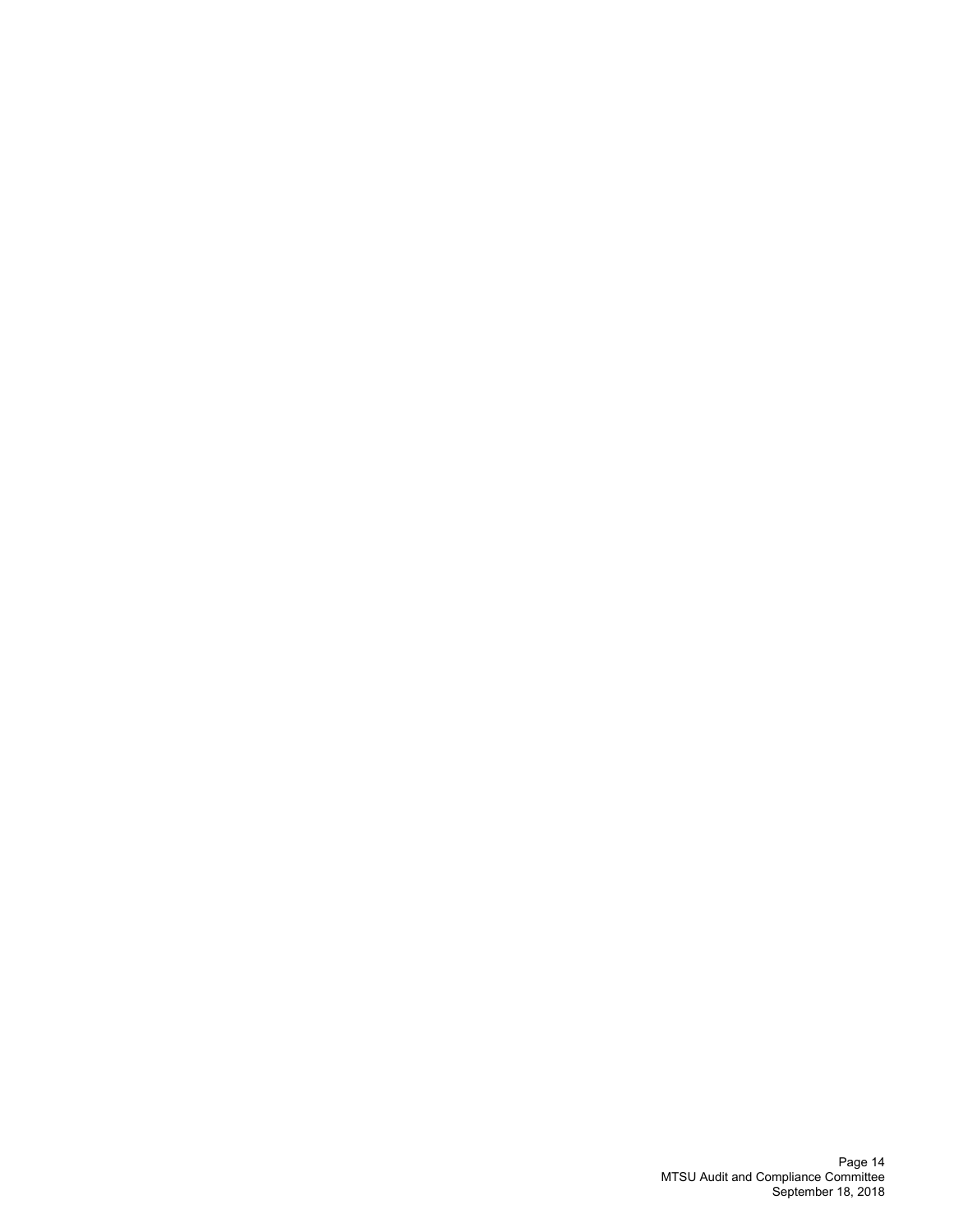

Tuesday, September 18, 2018

## Tab 3

## Risk Assessment Reporting